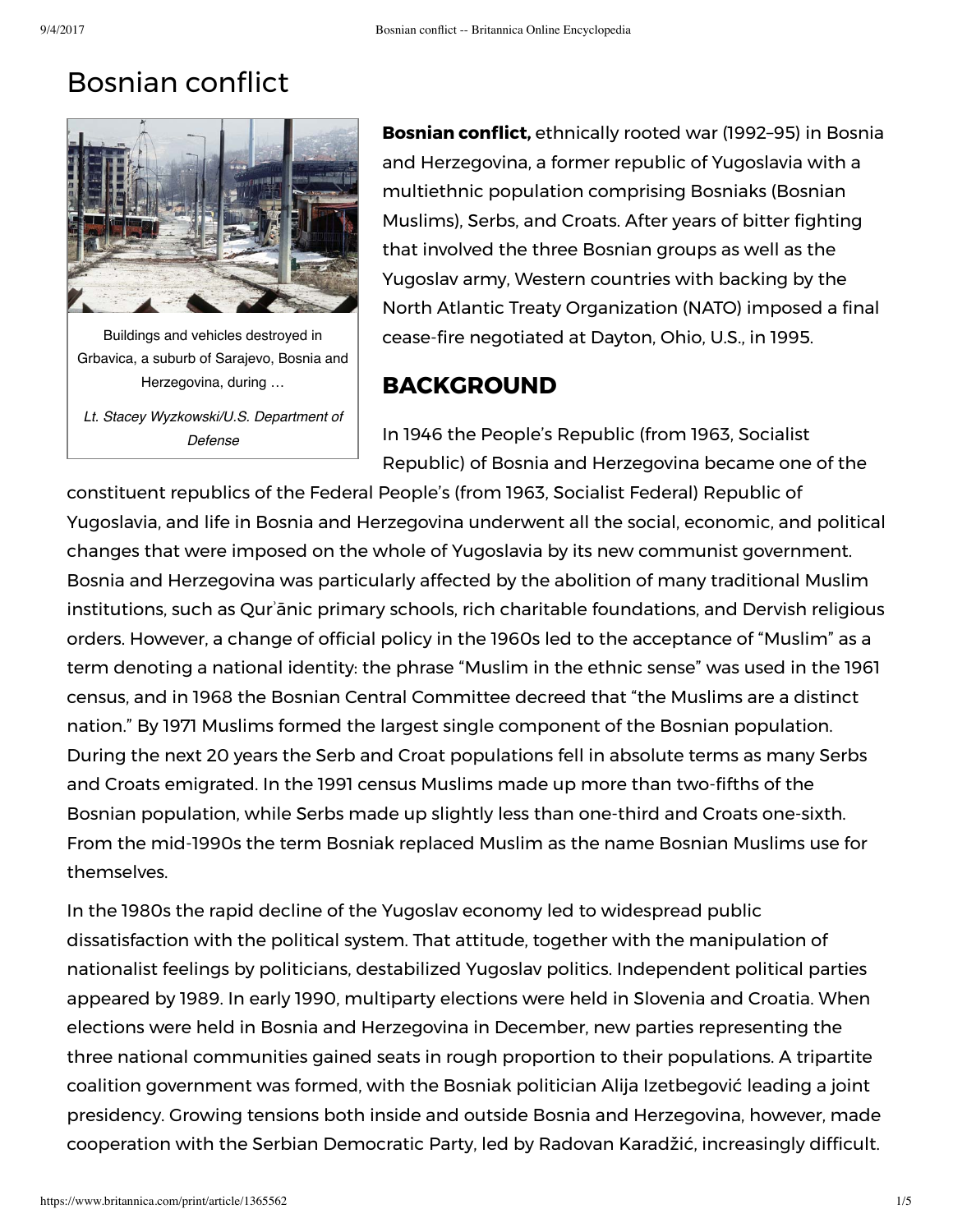In 1991 several self-styled "Serb Autonomous Regions" were declared in areas of Bosnia and Herzegovina with large Serb populations. Evidence emerged that the Yugoslav People's Army was being used to send secret arms deliveries to the Bosnian Serbs from Belgrade (Serbia). In August the Serbian Democratic Party began boycotting the Bosnian presidency meetings, and in October it removed its deputies from the Bosnian assembly and set up a "Serb National Assembly" in Banja Luka. By then full-scale war had broken out in Croatia, and the breakup of Yugoslavia was under way. Bosnia and Herzegovina's position became highly vulnerable. The possibility of partitioning Bosnia and Herzegovina had been discussed during talks between the Croatian president, Franjo Tudjman, and the Serbian president, Slobodan Milošević, earlier in the year, and two Croat "communities" in northern and southwestern Bosnia and Herzegovina, similar in some ways to the "Serb Autonomous Regions," were proclaimed in November 1991.

When the European Community (EC; later succeeded by the European Union) recognized the independence of Croatia and Slovenia in December, it invited Bosnia and Herzegovina to apply for recognition also. A referendum on independence was held during February 29–March 1, 1992, although Karadžić's party obstructed voting in most Serb-populated areas and almost no Bosnian Serbs voted. Of the nearly two-thirds of the electorate that did cast a vote, almost all voted for independence, which President Izetbegović officially proclaimed on March 3, 1992.

## **INDEPENDENCE AND WAR**



Detainees at Manjača, a detention camp operated by Bosnian Serb forces near Banja Luka, …

*Courtesy of the ICTY*

Attempts by EC negotiators to promote a new division of Bosnia and Herzegovina into ethnic "cantons" during February and March 1992 failed: different versions of those plans were rejected by each of the three main ethnic parties. When Bosnia and Herzegovina's independence was recognized by the United States and the EC on April 7, Bosnian Serb paramilitary forces immediately began ring on Sarajevo, and the artillery bombardment of the city by Bosnian Serb units of the Yugoslav army began soon thereafter. During April many of the towns in eastern Bosnia and Herzegovina with large Bosniak populations,

such as Zvornik, Foča, and Višegrad, were attacked by a combination of paramilitary forces and Yugoslav army units. Most of the local Bosniak population was expelled from these areas, the first victims in the country of a process described as ethnic cleansing. Although Bosniaks were the primary victims and Serbs the primary perpetrators, Croats were also among the victims and perpetrators. Within six weeks a coordinated offensive by the Yugoslav army, paramilitary groups, and local Bosnian Serb forces brought roughly two-thirds of Bosnian territory under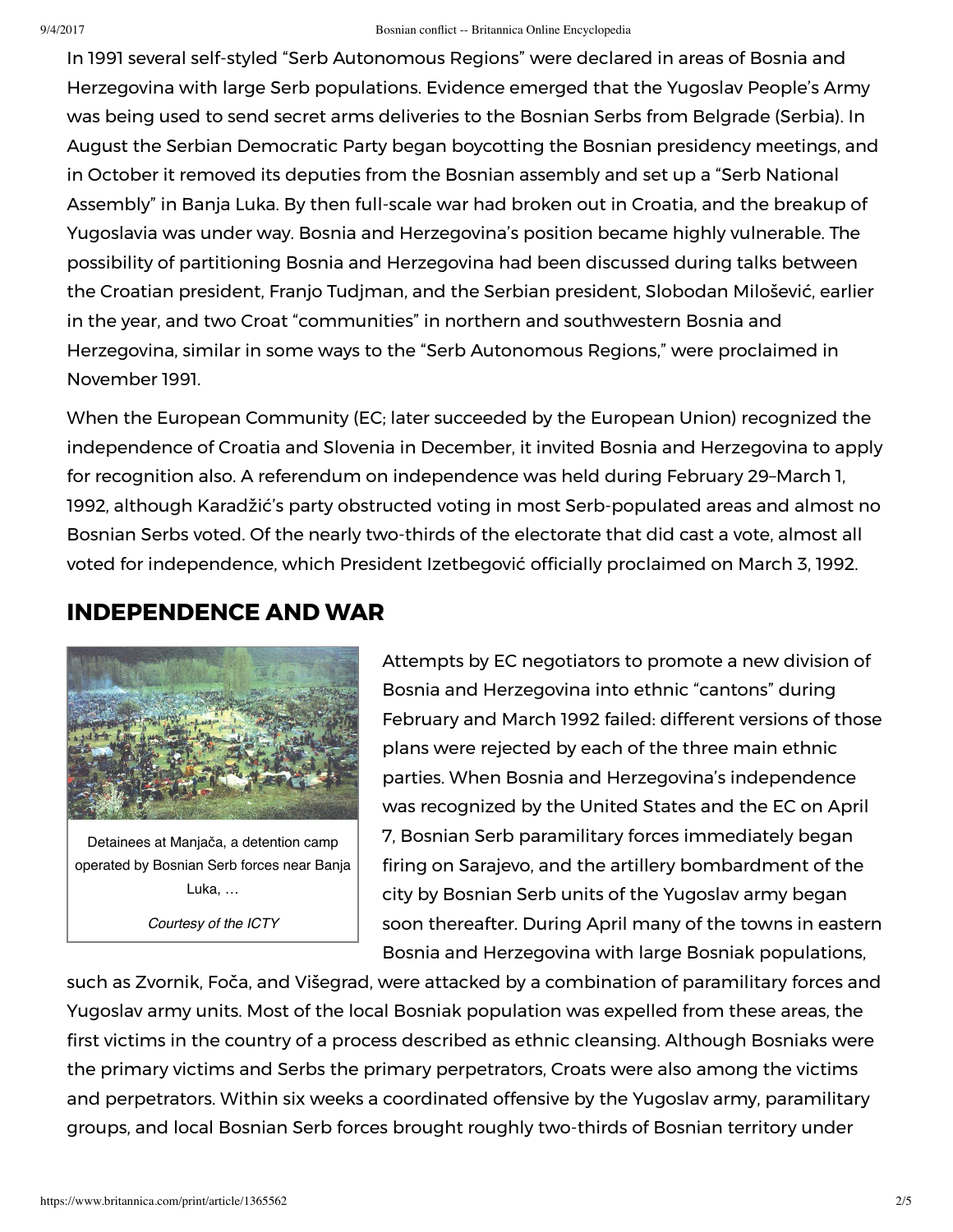Serb control. In May the army units and equipment in Bosnia and Herzegovina were placed under the command of a Bosnian Serb general, Ratko Mladić.



Gravestones at the Srebrenica-Potočari Memorial Centre, opened in 2003, in Bosnia and … *Michael Buker*

From the summer of 1992, the military situation remained fairly static. A hastily assembled Bosnian government army, together with some better-prepared Bosnian Croat forces, held the front lines for the rest of that year, though its power was gradually eroded in parts of eastern Bosnia and Herzegovina. The Bosnian government was weakened militarily by an international arms embargo and by a conflict in 1993–94 with Croat forces. But later in 1994, Bosnian Croats and Bosniaks agreed to form a joint federation. The United Nations (UN) refused to intervene in the Bosnian conflict, but UN Protection Force

(UNPROFOR) troops did facilitate the delivery of humanitarian aid. The organization later extended its role to the protection of a number of UN-declared "safe areas." However, the UN failed to protect the safe area of Srebrenica in July 1995, when Bosnian Serb forces perpetrated the massacre of more than 7,000 Bosniak men (see Srebrenica massacre).



Bodies of people killed in April 1993 around Vitez, Bosnia and Herzegovina, during the Bosnian …

*Courtesy of the ICTY*



World leaders applauding after the signing of the General Framework Agreement for Peace in Bosnia …

Several peace proposals during the war failed, largely because the Bosnian Serbs—who controlled about 70 percent of the land by 1994—refused to concede any territory. In February 1994, in NATO's first-ever use of force, its fighters shot down four Bosnian Serb aircraft that were violating the UN-imposed no-fly zone over the country. Later that year, at the UN's request, NATO launched isolated and ineffective air strikes against Bosnian Serb targets. Following the Srebrenica massacre and another Bosnian Serb attack on a Sarajevo marketplace, NATO undertook more concentrated air strikes late in 1995. Combined with a large-scale Bosniak-Croat land offensive, this action led Bosnian Serb forces to agree to U.S. sponsored peace talks in Dayton in November. Serbian Pres. Slobodan Milošević represented the Bosnian Serbs. The resulting Dayton Accords called for a federalized Bosnia and Herzegovina in which 51 percent of the land would constitute a Croat-Bosniak federation and 49 percent a Serb republic. To enforce the agreement, formally signed in December 1995, a 60,000-member international force was deployed.